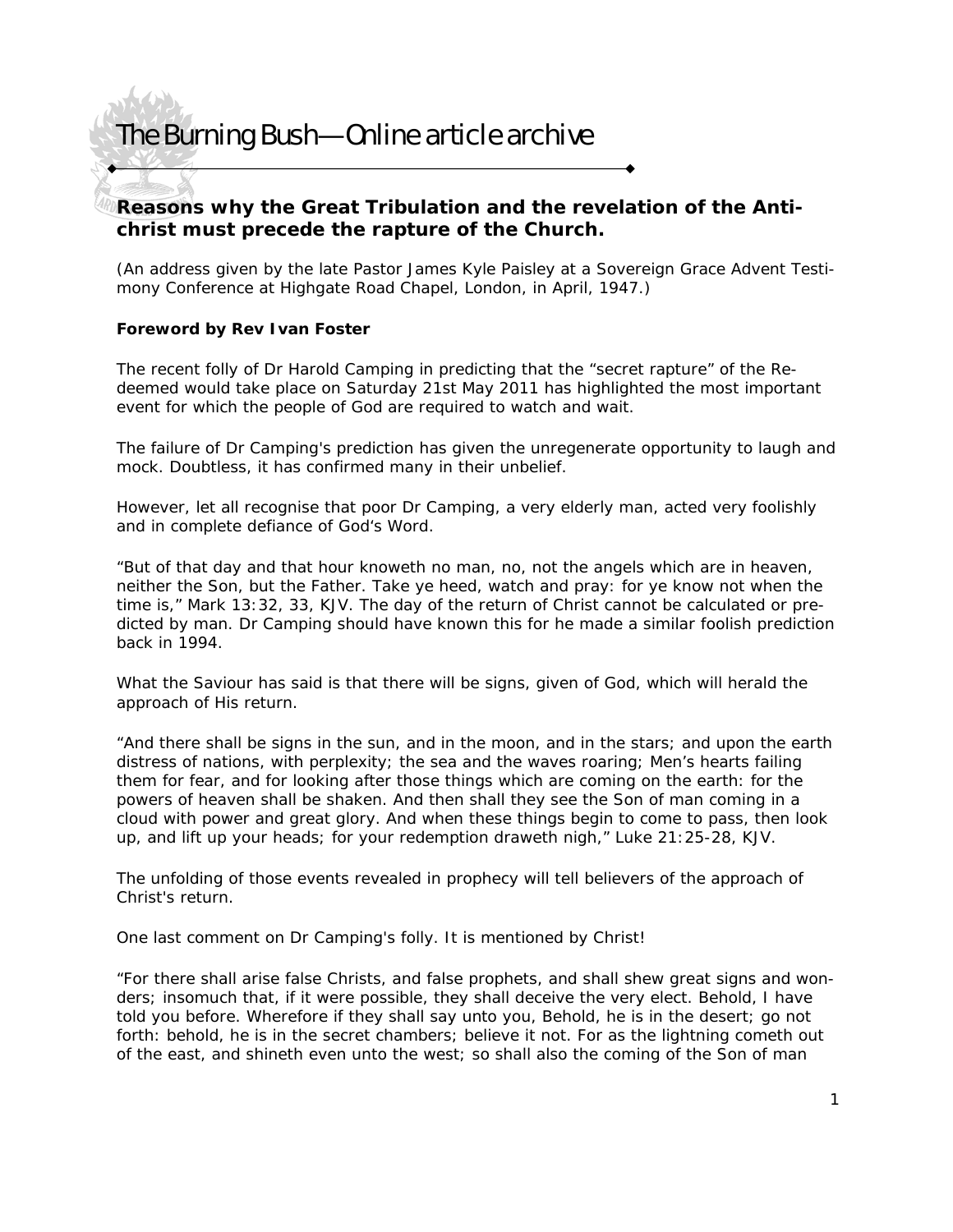be. For wheresoever the carcase is, there will the eagles be gathered together. Immediately after the tribulation of those days shall the sun be darkened, and the moon shall not give her light, and the stars shall fall from heaven, and the powers of the heavens shall be shaken: And then shall appear the sign of the Son of man in heaven: and then shall all the tribes of the earth mourn, and they shall see the Son of man coming in the clouds of heaven with power and great glory. And he shall send his angels with a great sound of a trumpet, and they shall gather together his elect from the four winds, from one end of heaven to the other," Matthew 24:24-31, KJV.

There will be other false predictions but God's people are to watch for the signs foretold by Christ rather than listen to the silly prognostications uttered by men.

"Watch therefore, for ye know neither the day nor the hour wherein the Son of man cometh." Matthew 25:13, KJV.

..........................

FOR many years I was a believer in the view of "The any-moment rapture of the Saints," and in a measure believed in a secret rapture. But from the study of God's Word and by the help of the Holy Spirit I have been taught differently. In those early days when I was searching with regard to this truth I was afraid to express my mind to other Christians, for I felt that they might look upon me as a heretic.

In the North of Ireland the "Any-moment rapture" is held largely by most evangelicals, and there are very few who believe in the scriptural truth of the one coming of the Lord.

I ventured to open my mind to a dear brother who is now in glory. When I told him, he encouraged me and said, "Brother, I am thinking the same way," and that gave me courage. Then I wrote to the secretary of this Advent Testimony in London and received from him some literature, from the which I found help and cheer. The literature I received confirmed the truth and faith that was in my own heart on this all-important subject.

#### **Some outstanding passages of God's word.**

Some outstanding passages of God's Word that gave me light and understanding and brought me to realise The truth of the blessed hope were:

First: Matthew 24:29-31. "Immediately after the tribulation of those days shall the sun be darkened and the moon shall not give her light and the stars shall fall from heaven, and the powers of the heavens shall be shaken: and then shall appear the sign of the Son of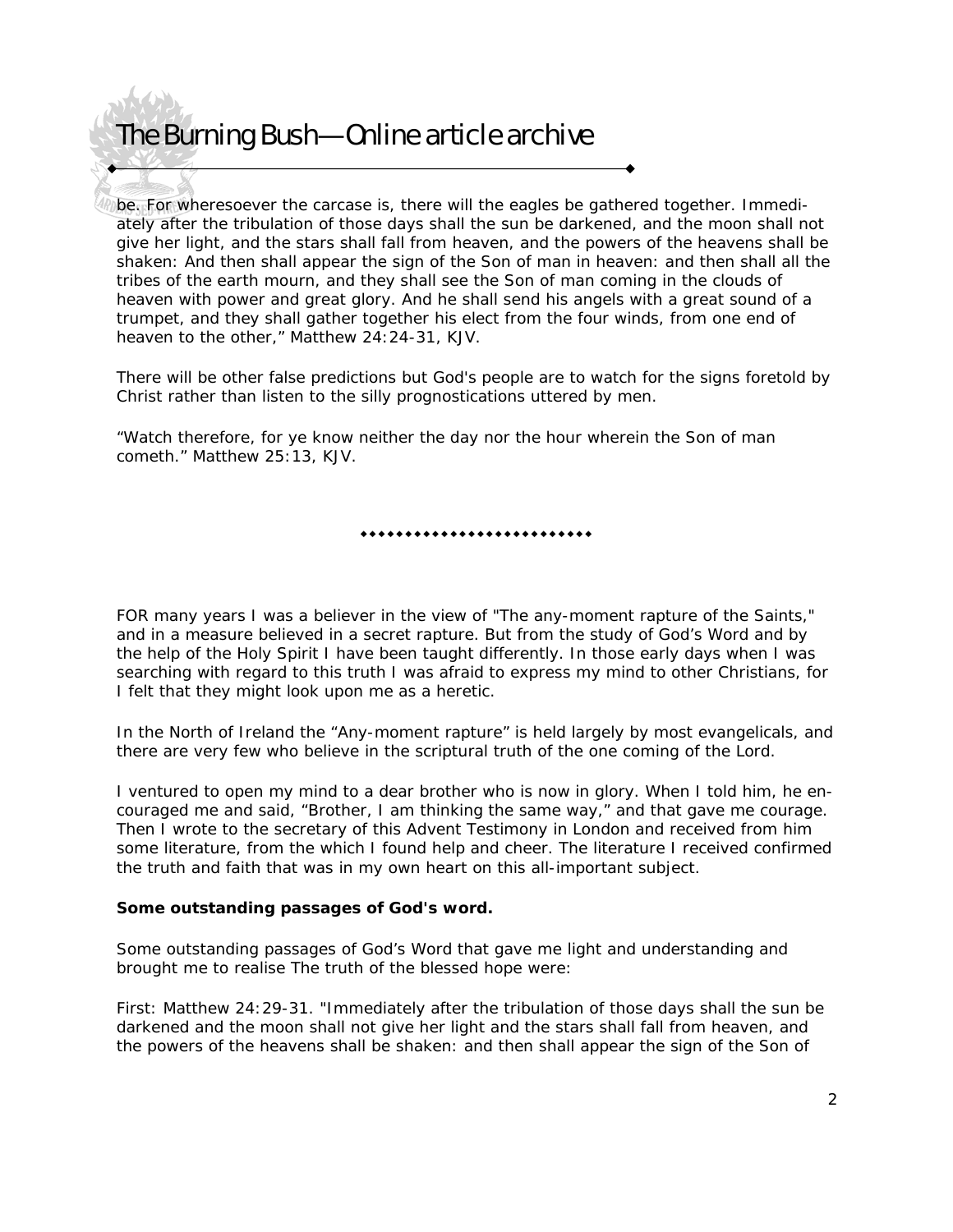man in heaven: and then shall all the tribes of the earth mourn, and they shall see the Son of man coming in the clouds of heaven with power and great glory, and he shall send his angels with a great sound of a trumpet and they shall gather together his elect from the four winds, from one end of heaven to the other." It was that passage that caused me to think deeply: "Immediately after the tribulation of those days." Immediately after, and as I studied Matthew 24 I was convinced that the great tribulation must precede the Coming of the Lord for His church; that was made unmistakably clear to me.

Second: 2 Thessalonians 2:3. "Let no man deceive you by any means: for that day shall not come, except there come a falling away first, and that man of sin be revealed, the son of perdition." That day shall not come except. . . that man of sin be revealed. In the school of thought in which I had been instructed, they made a distinction between "the day of the Lord" and "the day of Christ" and "that day." They expounded things differently with regard to "days" and Christ's Coming for the Church and with the Church. But Paul wrote by inspiration in 2 Timothy 1:12. "I know Whom I have believed, and am persuaded that He is able to keep that which I have committed unto Him against that day." And "that day" referred to there is the day of His Coming. "That day" shall not come (2 Thess. 2:3) except there come a falling away first, and that man of sin be revealed. Strange as it may seem, I was preaching on one occasion of the "Any-moment Coming of the Lord" and in the course of my message I quoted that verse. "For that day shall not come except there come a falling away first and that man of sin be revealed, the son of perdition." I was arrested that evening in the middle of my address and was deeply convinced that the "Any-moment" theory was not according to Scripture.

There is a young farmer in the church at Ballymena who studies the Scriptures even in the fields at his work. One day he came to me and began to talk about the Coming of the Lord. He said "I believe that the tribulation and the manifestation of the Antichrist must precede the Coming of the Lord." He asked me to explain to him Revelation 20:4 and 5: "And I saw thrones, and they that sat upon them and judgment was given unto them: and I saw the souls of them that were beheaded for the witness of Jesus, and for the word of God, and which had not worshipped the beast, neither his image, neither had received his mark upon their foreheads, or in their hands: and they lived and reigned with Christ a thousand years, but the rest of the dead lived not again until the thousand years were finished. This is the first resurrection." Who will take part in the first resurrection, he desired to know. He pointed out that these were those who had lived during the reign of the Antichrist and had refused his mark and were martyred for the witness of Jesus and the word of God. These souls were raised at the first resurrection. Therefore he said Christ could not come until the end of the tribulation and the end of the reign of the Antichrist. It was evident that the Holy Spirit gave this young man illumination as he studied the Scriptures. "This is the first resurrection. Blessed and holy is he who hath part in the first resurrection; on such the second death hath no power, but they shall be priests of God and of Christ, and shall reign with Him a thousand years."

The "priests of God and of Christ" refers to the Church for the Church is spoken of as a "royal priesthood, a holy nation, a peculiar people." These passages were made a great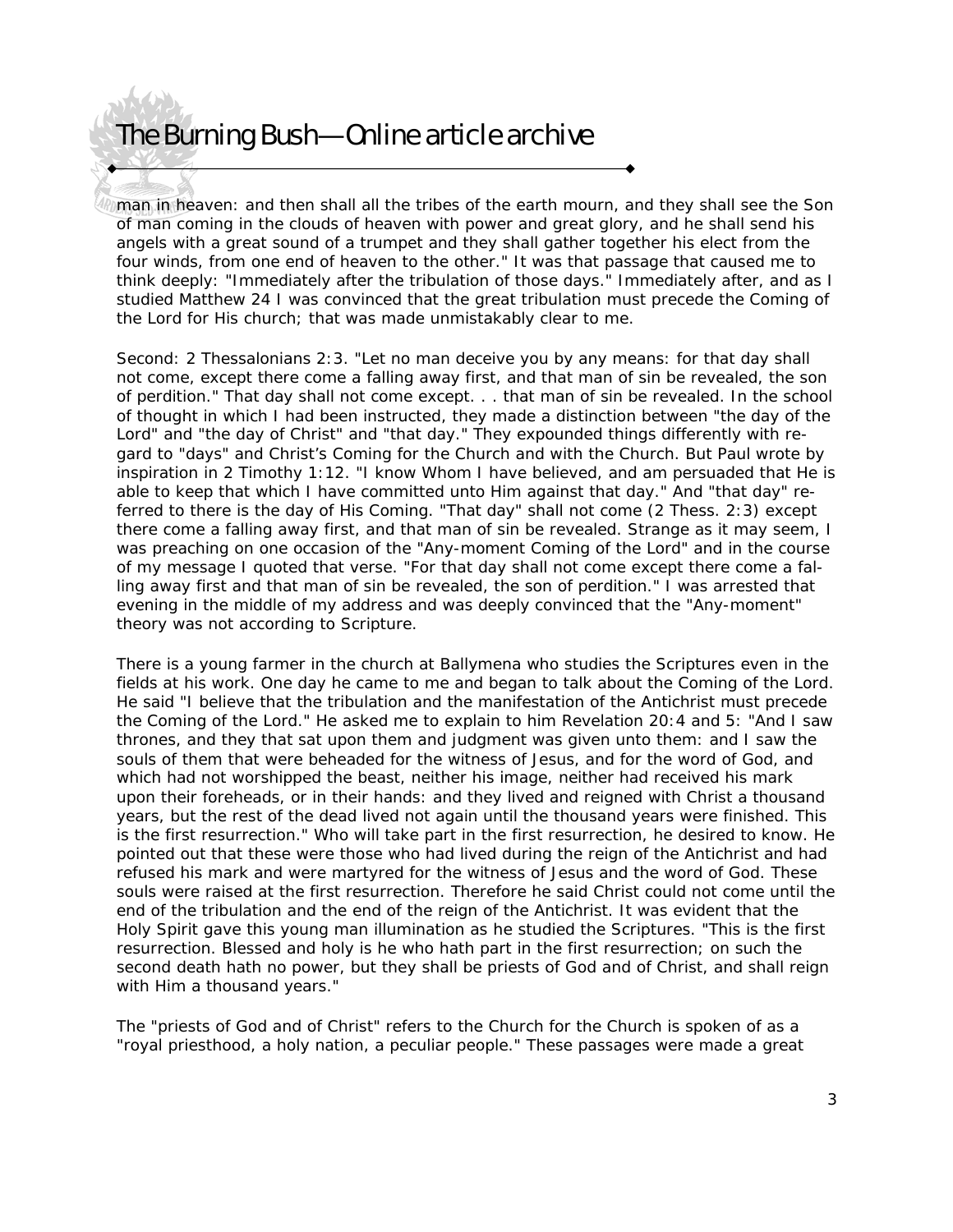blessing to me in the study of this subject. I believe in the verbal inspiration of the Word of God, and that it is God's Word from the first "In" in Genesis to the last "Amen" in the Revelation. This book is God-breathed and on the whole we have the seal, "Thus saith the Lord." I remember being taught when a student in Dublin never to build a doctrine upon one isolated passage of Scripture, and this has had a balancing effect upon my ministry throughout the years. We have, for these truths for which we stand, the whole Word of God, the whole of the Old Testament and the whole of the New Testament.

#### **The Son of Man is the coming Lord.**

There is a teaching, largely accepted in the North of Ireland, that there is a difference between Christ coming as "The Son of man" and coming as "Lord." That means that there are two second comings! First they say He is coming for His people and then with His people. As I searched the Scriptures in relation to that doctrine I found in the study of the following words in relation to the Lord's coming in the Greek text that: (l) Parousia stands for "Coming," "Personal Presence" or "Arrival," as in Matthew 24. (2) Epiphaneia stands for "Manifestation" or "Appearing," as in Titus 2:13:

"Looking for that blessed hope and the glorious appearing of the great God and our Saviour Jesus Christ"; and 2 Timothy 4:8: "Henceforth, there is laid up for me a crown of righteousness which the Lord, the righteous Judge, shall give me at that day; and not to me only, but unto all them that love His appearing." (3) Apocalypse stands for "Unveiling," "Revelation," or "The removal of all that conceals." All these words refer to one and the same "Coining," one and the same event. These convinced me that the Lord's Coming is one glorious event, but I had no one to talk the matter with except my wife, who has been a great help to me in the study of this subject.

There was hardly one person in the town where I preached who believed that the tribulation would precede the Coming of the Lord. Through the study of God's Word I was fully persuaded that there was no difference between Christ's coming as Son of Man and Coming as Lord. Some teach that the name Son of Man has no relation to the Church. Let us hear God's Word. "As Moses lifted up the serpent in the wilderness, even so must the Son of Man be lifted up" (John 3:14,1 5). Has that nothing to do with the Church? It has. And it is hard for those who make such a distinction to get over that. There is another passage: "Except ye eat the flesh of the Son of man and drink his blood ye have no life in you" (John 6:53). Has that nothing to do with the Church? Then in relation to His Coming: "When the Son of man cometh shall he find faith on the earth?" The Coming of the Son of man and the Coming of the Lord refer to the one and same event. Why did Christ go into so many details concerning His Coming if we are to pay no attention to the particular signs and predictions that He said would come to pass? I know the way our friends get out of that they say that Matthew 24 is not for the Church, and not for this age. Some are even more extreme and take away all the Gospels. They would leave us with a few of the Epistles of Paul. I read that "all Scripture is given by Inspiration of God and is profitable for doctrine, for reproof, for correction, for instruction in righteousness, that the man of God may be throughly furnished unto all good works" (2 Timothy 3:16,17).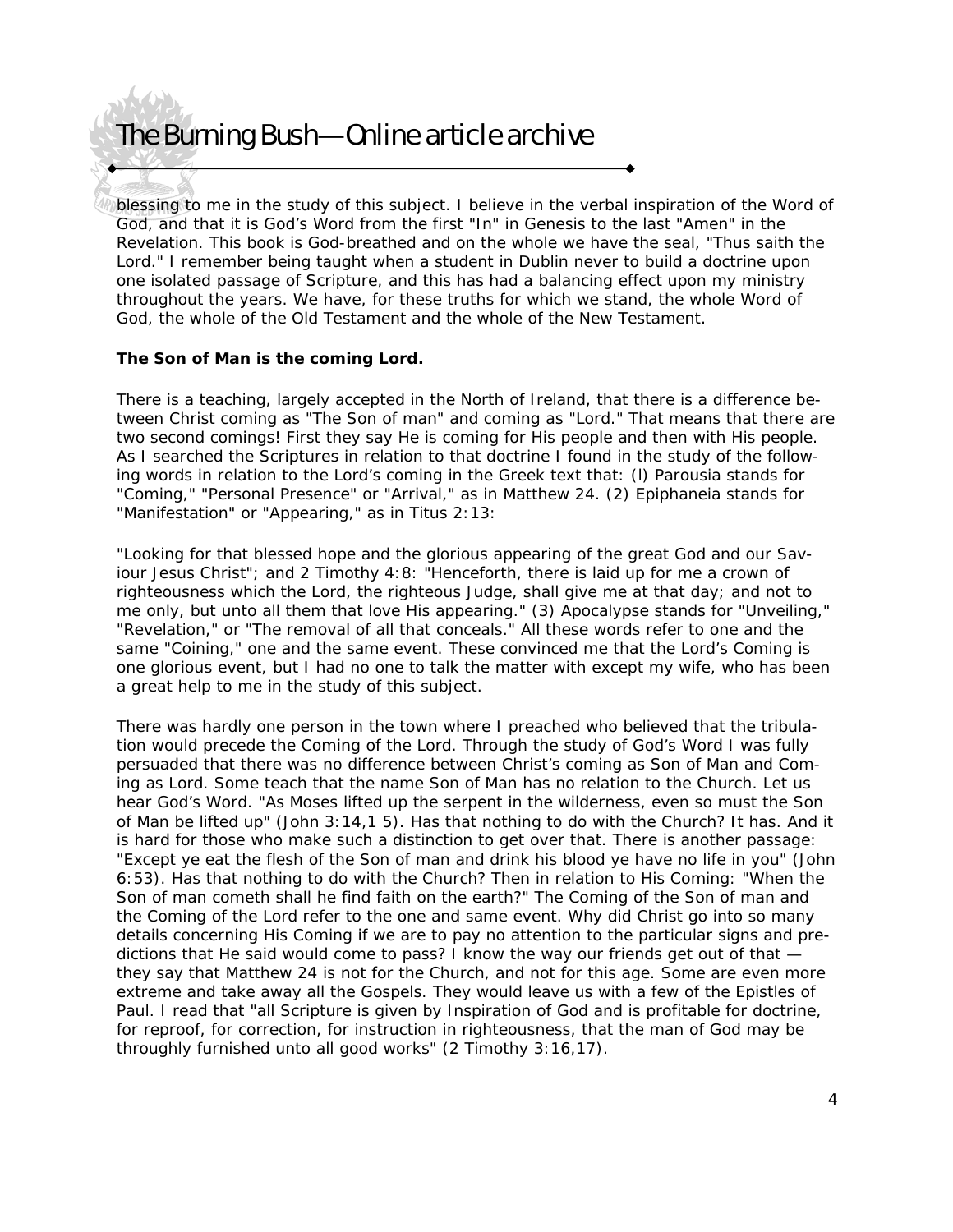Now Christ went into details in Matthew, chapters 24 and 25, concerning His Coming and I would exhort people to read and study His own words in relation to His own Coming.

I stood up in much weakness and trembling in the Gospel Tabernacle where I preach, and told them what the Lord had taught me by His Holy Spirit concerning His Coming. I said, "I do not want you to receive this truth because I say it, but search the Scriptures and set aside all preconceived ideas about the Lord's Coming, and get to the Word." The majority of the congregation meeting in the Gospel Tabernacle, Ballymena, have at length accepted this truth concerning the Lord's Coming, as revealed by the Holy Spirit in the Word of God.

How are people to be saved if the Church and the Holy Spirit are to be removed from the earth? This is taught by those who hold Any-moment and Secret-rapture views. These views often troubled me. I was taught that a great number would be saved after the rapture of the Church through the preaching of the gospel of the kingdom. But in the study of the Scriptures I found that there is only one gospel and that there is no radical difference between the gospel of the kingdom, and the gospel of the grace of God. Paul, in Acts 20:24, speaks of the gospel of the grace of God, and in the next verse, he speaks of the gospel of the kingdom, that is, of one and the same gospel. No one could be saved apart from the grace of God, and all who are in glory and all who will be in glory must be redeemed by the blood of the Lamb. Other foundation can no man lay than that which is laid, which is Jesus Christ. There is only one gospel and only one way of salvation, in every dispensation.

Now it is only the Holy Spirit who can teach us, and if we go to God's Word with an unbiased mind, and if there is a desire in our hearts to know the truth I believe God will reveal His truth to us by His Holy Spirit.

There are a few reasons I want to give you as briefly as possible why the great tribulation must precede the Church's translation.

### **There must be a witness on the earth until Christ comes.**

There will be a witness to the saving grace of God, a witness to Christ and His power to redeem, right on to the end of this age. From the teaching of the Scriptures I am assured that part of the Church is on the earth when the Antichrist is reigning. During the great tribulation and during the reign of the Antichrist there are those who are saved by the gospel of the grace of God; those on the earth whose names are written in the Lamb's Book of Life—there are those who are washed and redeemed through the Blood of the Lamb. We read in His Word that all that dwell on the earth shall worship the beast whose names are not written in the Book of Life of the Lamb slain before the foundation of the world (Rev. 13:8).

What characterises the Church? One word: "REDEEMED." That word characterises the whole Church. All who are in the Church are REDEEMED: "Ye were not redeemed with corruptible things such as silver and gold, but with the precious blood of Christ as of a Lamb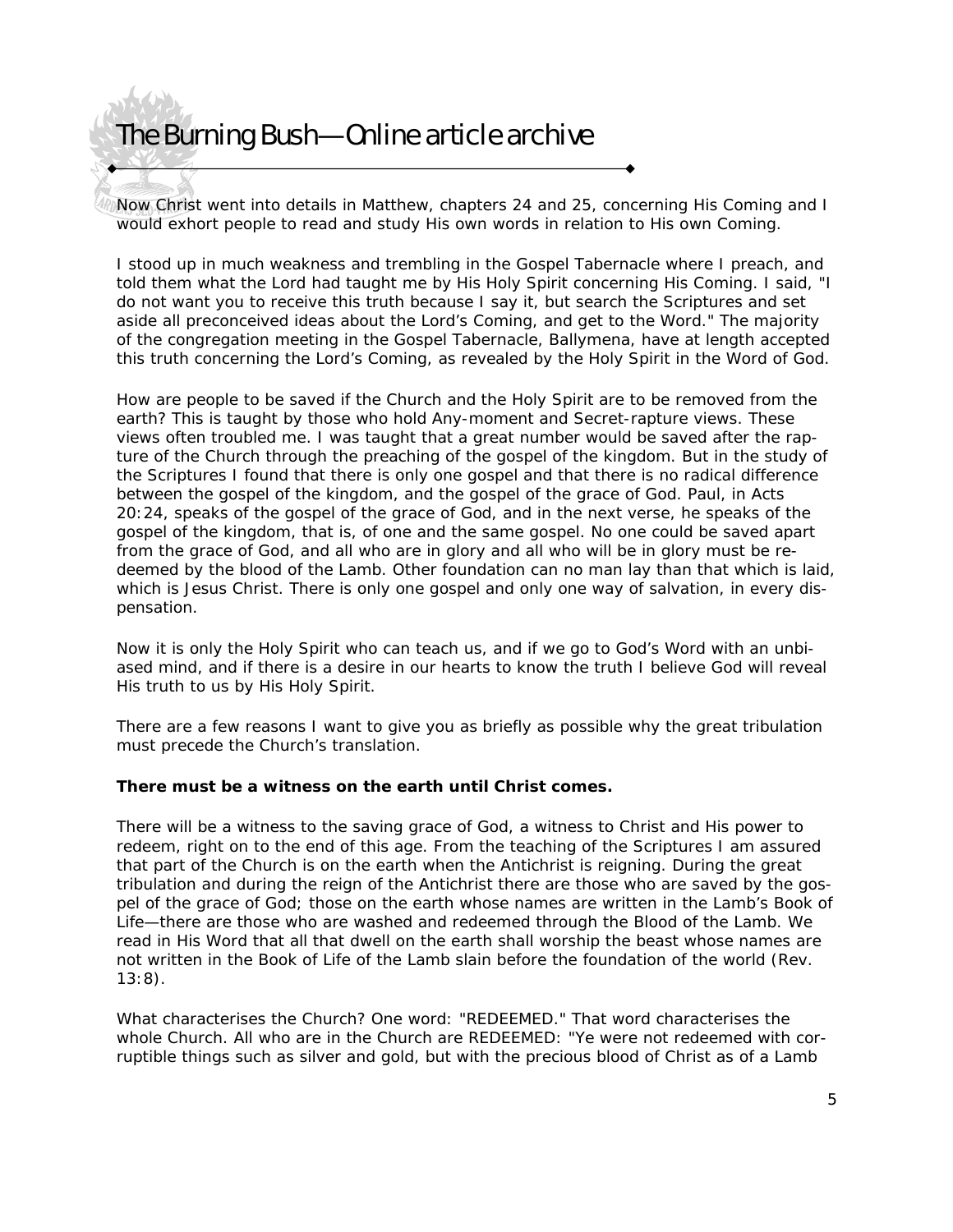without blemish and without spot" (1 Pet. 1:18,19).

### **Saints here during the reign of Antichrist.**

I read of the saints that "They overcame him by the Blood of the Lamb and by the word of their testimony, and they loved not their lives unto the death" (Rev. 12:11). In the Old Testament they are called "saints" and in the New Testament they are called "saints." In Paul's epistles and in the book of Revelation they are called "saints," and there is no difference; they are all classified as "saints" of God and of Christ; all redeemed by the same blood; all born again by the same mighty Spirit of God.

In the economy of the New Testament there is one faith—the faith of Abraham, who believed God, and it was accounted to him for righteousness. That faith is in you and in me if we are saved: one Lord, one faith, one hope.

Now through the Church on earth there is a mighty witness to all that grace means, and to all that Calvary means. That witness must continue to the full end of the age, or the completion of the age. Therefore there must be a witness on earth during the reign of the Antichrist and through the great tribulation. "Then shall the end come." We have seen that that witness is a witness to the sovereign grace of God, and that this gospel shall be preached in all the world, or through the inhabited earth for a witness unto all nations and then shall the end come.

### **Has the gospel been preached to all nations?**

I remember reading that Dan Crawford once said, "I know why Christ has not come; there is a vast mileage that has not been touched; His body is not complete. When He comes He is coming for a complete body; coming for His Church." Dan Crawford taught the Lord's coming as I am trying to preach it. "This gospel of the kingdom must be preached in all the world for a witness unto all nations; then shall the end come." This gospel of the kingdom, what does it mean? It means the gospel of glad tidings; it means the gospel of a royal reign, a royal dominion. That speaks of sovereignty, the sovereignty of Christ; that must be preached and proclaimed in all the inhabited world for a testimony; or, as one paraphrase gives it: "To set the evidence before the Gentiles or nations. Then shall the end come."

#### **The Lord is with us to the end.**

Here then is another reason: The promise of the Lord's presence can be relied upon right to the end of the age, as He said in Matthew 28:19 and 20. "Go ye therefore and teach all nations, baptising them in the name of the Father, and of the Son, and of the Holy Ghost, teaching them to observe all things whatsoever I have commanded you; and lo, I am with you alway, even unto the end of the world," or "Lo, lam with you all the days even until the completion of the age." Therefore we have the promise of His presence with us right through in all our gospel witness to the end of the age.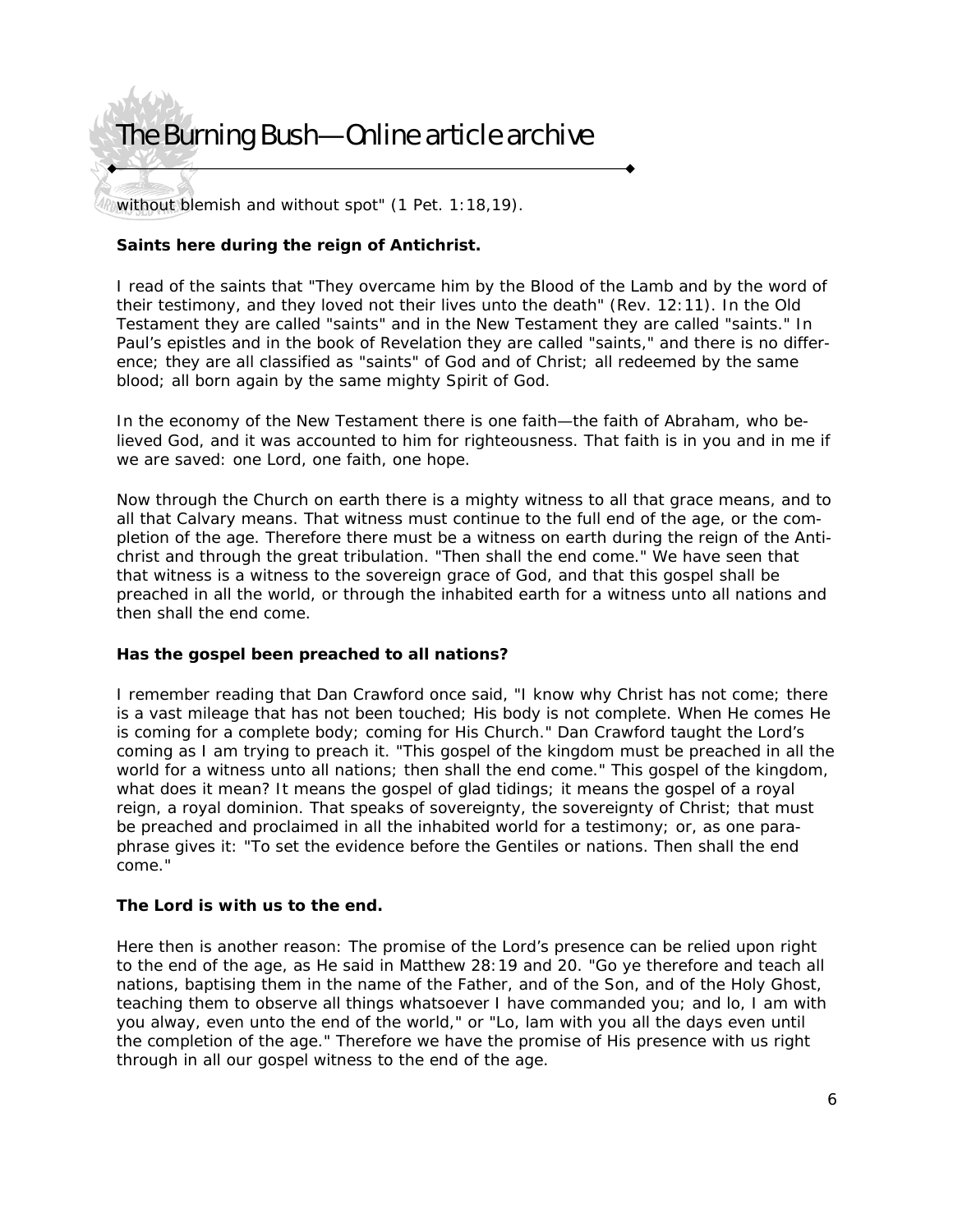There is another point. We are to remember the Lord's death till He come." We have His spiritual presence with us now. When He comes we will have His personal presence, for we shall see Him as He is, and we are going to be like Him and with Him for all eternity. For the present, we remember the Lord's death at His table till He comes. Thank God tonight; that is our hope and no one can rob us of that blessed hope. Paul knew it. He had in his heart the hope of the Lord's coming. He said, "I am now ready to be offered, and the time of my departure is at hand. I have fought a good fight; I have finished my course; I have kept the faith. Henceforth there is laid up for me a crown of righteousness, which the Lord the righteous Judge shall give me at that day; and not to me only but unto all them also that love his appearing" (2 Timothy 4:6-8). And for every one of us who are saved there is in our hearts that blessed hope.

I have been accused of looking for the great tribulation, but we are not looking for the night; we are looking for the morning. Was it not George Muller who said that when he went to the train to meet a friend he was not looking for the signal to drop; he was looking for his friend; but when the train was signalled it was a sign that his friend would soon arrive? Our hope is the coming of the Lord. Thank God Jesus is coming again. In his booklet, The Second Coming of Christ (pages 12/13), George Muller, commenting on 2 Thess. 2:3, says, " 'Let no man deceive you by any means; for that day shall not come, except there be a falling away first, and that man of sin be revealed, the son of perdition.' From this portion of the inspired Word of God we learn that the Lord Jesus will not come until after the manifestation of 'the apostasy.' Has the apostasy here spoken of taken place, and has the lawless one (or the Antichrist) been revealed? The reply from Scripture is: the apostasy has not yet taken place, and the lawless one has not yet been revealed. This passage has not found its fulfilment, either in popery or the popes. Fearful as the delusions of popery are, and awful as is the picture of what popes have been, the apostasy here referred to will be far more dreadful still; for it will be no less than an entire renunciation of all that is divine, and the setting up as God of the lawless one himself. For 'he as God sitteth in the temple of God, showing himself that he is God,' he will be a king, a mighty monarch, whose might is obtained through the energy given to him by Satan, for 'the dragon gave him his power, and his seat and great authority' (Revelation 13:2)." When these things begin to come to pass, then look up, and lift up your heads, for your redemption draweth nigh (Luke 21:28).

> "The heavens shall glow with splendour But brighter far than they The saints shall shine in glory As Christ shall them array. The beauty of the Saviour shall dazzle every eye In the crowning day that's coming bye and bye."

We are not looking for the darkness but for the crowning day. Thank God there will be grace given to those who go through the darkness with Him when the time comes. The apostasy is on, and it is deepening, but I know that before Christ comes it is going to deepen more and more. This present apostasy will culminate in the great apostasy, when the Antichrist shall declare that he is God Almighty, and the unbelieving world of mankind